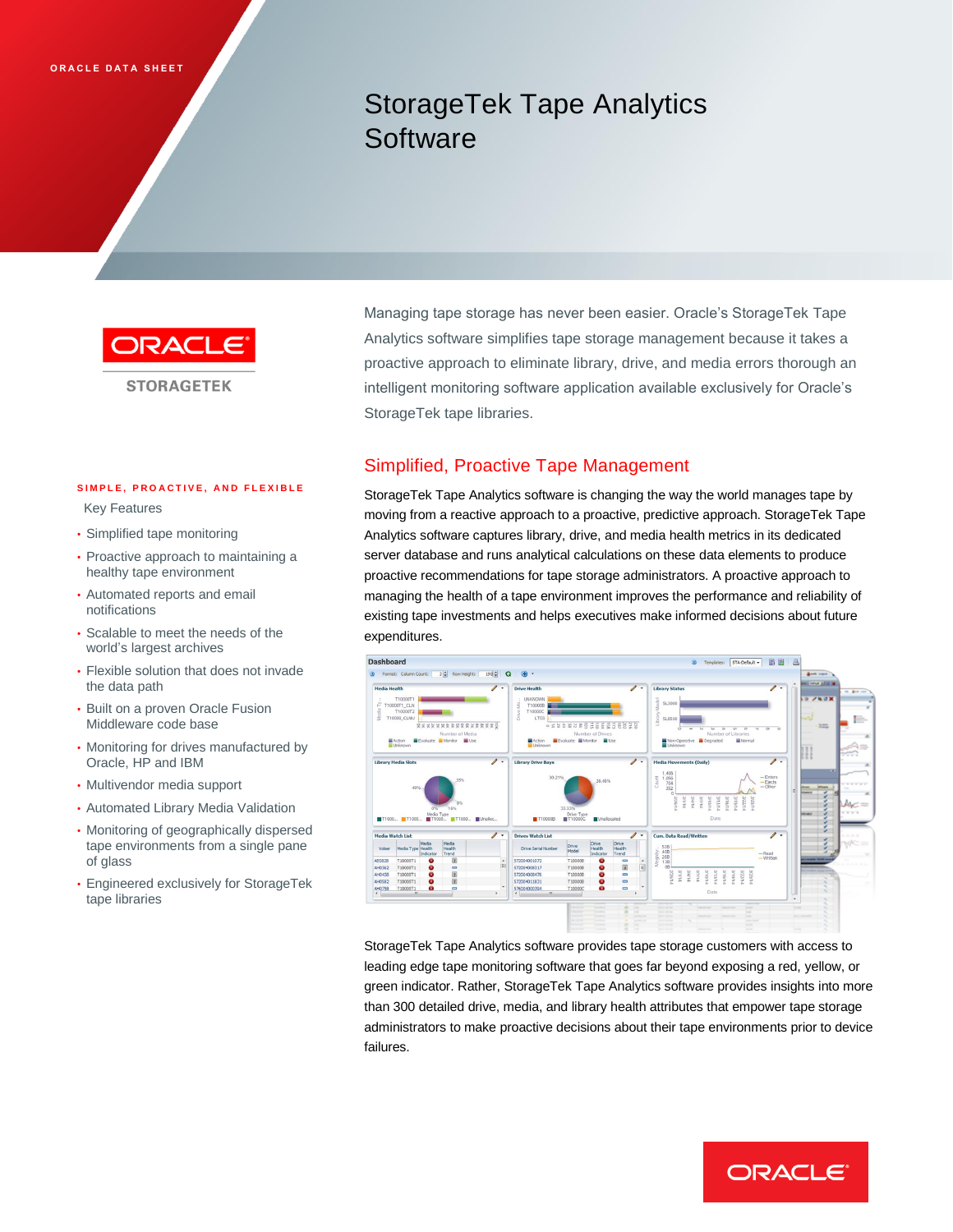### A Unique and Secure Approach

 StorageTek tape libraries are engineered to work with StorageTek Tape Analytics software so that customers do not have to take on additional risk when monitoring tape storage devices. The software is architected to simplify tape monitoring, not to add complexity to tape environments. StorageTek Tape Analytics software connects to each library it is monitoring via a single Ethernet connection. StorageTek tape libraries are engineered to use SNMP protocol to pass additional drive and media health information directly to the StorageTek Tape Analytics software through the dedicated IP port.

 Other vendors deploy an appliance directly into the data path, exposing the tape environment to unnecessary risk. When a third-party appliance is deployed into the data path, drive and media health data moves alongside live data after every cartridge mount request. When the third-party appliance reserves a tape drive to gather this data, the drive is no longer available to the backup or archive applications. If the third-party monitoring appliance goes offline for any reason, the risk of losing access to a tape drive increases. In addition to invading the data path, these third-party appliance solutions require switches and, ultimately, add cost. Oracle's architecture is truly out of band, providing a safe and secure approach to monitoring the health of tape storage devices.



#### Growth with Peace of Mind

 When investing in tape technology, customers look for solutions that can be deployed for the life of their data. The software that monitors these investments should be scalable to support these long-term investments. StorageTek Tape Analytics software scales to meet the needs of the largest archives in the world. It is designed so that the database capturing the health of tape devices scales with the tape environment. Solutions from other manufacturers have limited databases, forcing their monitoring software to purge health data halfway through a library's useful life. This is not the case with StorageTek Tape Analytics software. It ensures that customers have access to the current and historical health data of their tape libraries for the life of their deployments.

## Built on the Oracle Software Stack for High Reliability

 StorageTek Tape Analytics is built on industry-leading Oracle Fusion Middleware Advanced Development Framework, an application that serves more than 100,000 customers worldwide. The leveraging of Oracle's software stack for Oracle's StorageTek Tape Analytics provides peace of mind that the code base is well supported, with Oracle engineering supporting enhancements to the software framework.